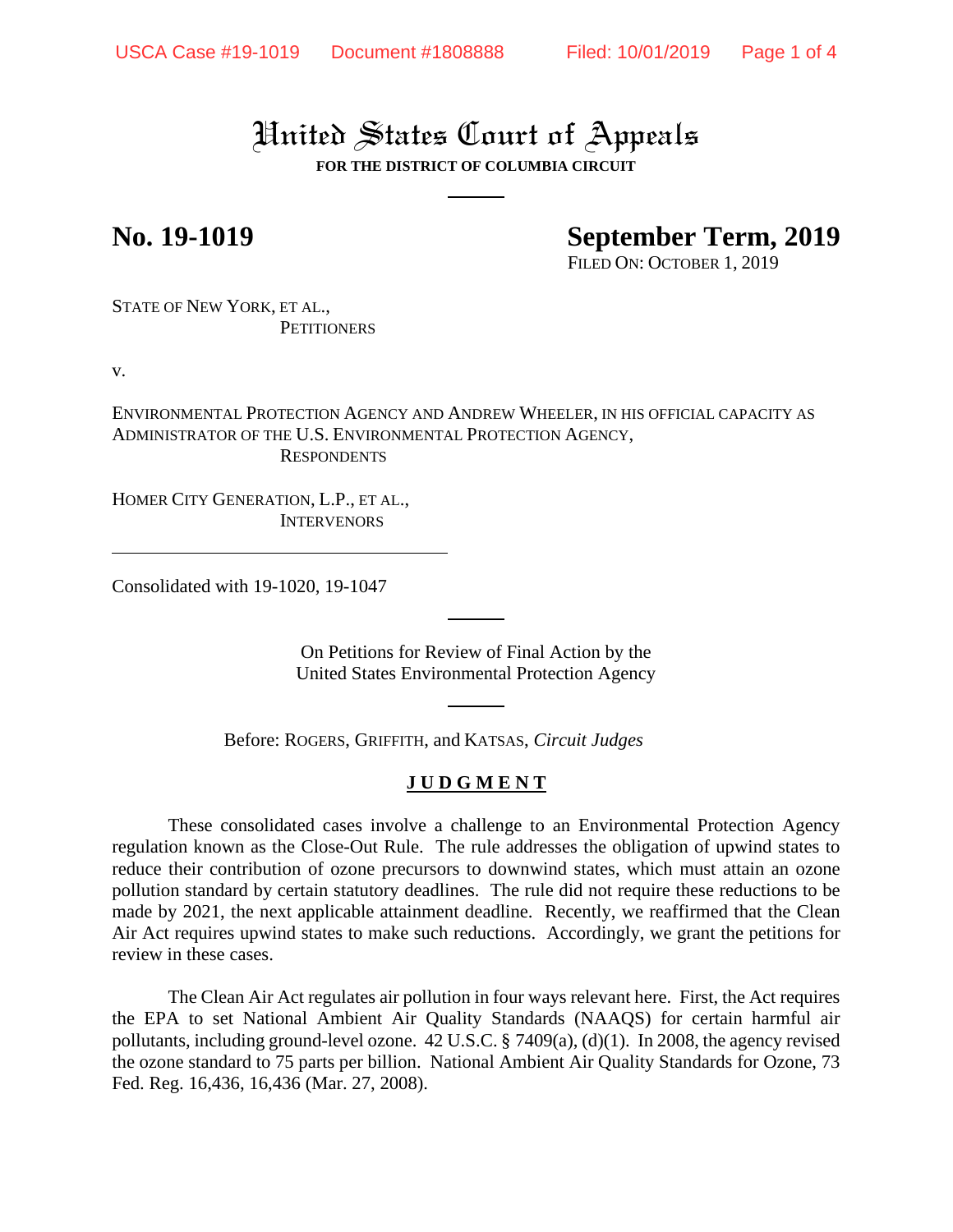2

Second, governors must designate areas in their states as nonattainment, attainment, or unclassifiable, based on whether they meet the NAAQS. 42 U.S.C.  $\S 7407(d)(1)(A)$ , (4)(A)(i). After approving or altering those designations, the EPA promulgates them. *Id.* § 7407(d)(1)(B),  $(4)(A)(ii)$ . At the time of designation, the agency must classify ozone nonattainment areas as either marginal, moderate, serious, severe, or extreme, based on by how much they exceed the ozone standard. *Id.* § 7511(a)(1). Marginal areas have 3 years to achieve the standard, moderate areas 6, serious 9, severe 15, and extreme 20. *Id.* Petitioners New York, Connecticut, and New Jersey have serious nonattainment areas that must meet the ozone standard by 2021. Determinations of Attainment for the 2008 Ozone Standards, 84 Fed. Reg. 44,238, 44,238 (Aug. 23, 2019).

Third, every state must submit a State Implementation Plan (SIP) to the EPA within three years of a new NAAQS. 42 U.S.C. § 7410(a)(1). States with nonattainment areas must submit SIPs that will produce compliance with the standard by the statutory deadlines. *Id.* § 7410(a)(2)(A). Because air pollution blows from upwind states into downwind states, the Act's "Good Neighbor Provision" requires SIPs to prohibit emissions that will "contribute significantly to nonattainment in, or interfere with maintenance by, any other State." *Id.* § 7410(a)(2)(D)(i)(I). For the 2008 ozone NAAQS, 24 upwind states failed to submit a SIP by the 2011 deadline. Findings of Failure to Submit a SIP for Interstate Transport for the 2008 Ozone Standards, 80 Fed. Reg. 39,961, 39,965 (July 13, 2015).

Fourth, if a state's SIP is inadequate, the EPA must promulgate a Federal Implementation Plan (FIP) for the state within two years. 42 U.S.C.  $\S 7410(c)(1)$ . FIPs must satisfy the same requirements as SIPs, including the Good Neighbor Provision. Because 24 states failed to submit timely SIPs, the EPA had to issue FIPs on their behalf.

The EPA promulgated two rules related to this requirement. In 2016, it issued the Cross-State Air Pollution Rule Update (CSAPR Update) on behalf of 22 upwind states. 81 Fed. Reg. 74,504 (Oct. 26, 2016). This rule imposed emissions reductions that the EPA said would diminish, but not eliminate, the states' significant contributions to downwind nonattainment by the 2018 moderate area attainment deadline. *Id.* at 74,506. In 2018, the EPA followed up with the Close-Out Rule. Determination Regarding Good Neighbor Obligations for the 2008 Ozone National Ambient Air Quality Standard, 83 Fed. Reg. 65,878 (Dec. 21, 2018). This rule purported to fully resolve the Good Neighbor obligations of 20 upwind states for the 2008 ozone standard. *Id.* at 65,879. The EPA found that it would not be feasible to impose any cost-effective emissions reductions before 2023—two years after the serious area attainment deadline in 2021. *Id.* at 65,904–05. The EPA further found that all downwind states would reach attainment by 2023, even without further reductions from upwind states. *Id.* at 65,917. For those reasons, the Close-Out Rule required no further upwind reductions beyond those set forth in the CSAPR Update. *Id.* at 65,921.

The CSAPR Update and the Close-Out Rule came under parallel lines of attack. *Wisconsin v. EPA*, No. 16-1406 (D.C. Cir. Sept. 13, 2019), involved a challenge to the CSAPR Update. There, one downwind state and several environmental groups argued that the Good Neighbor Provision requires the EPA to eliminate, not just reduce, upwind states' excess emissions by the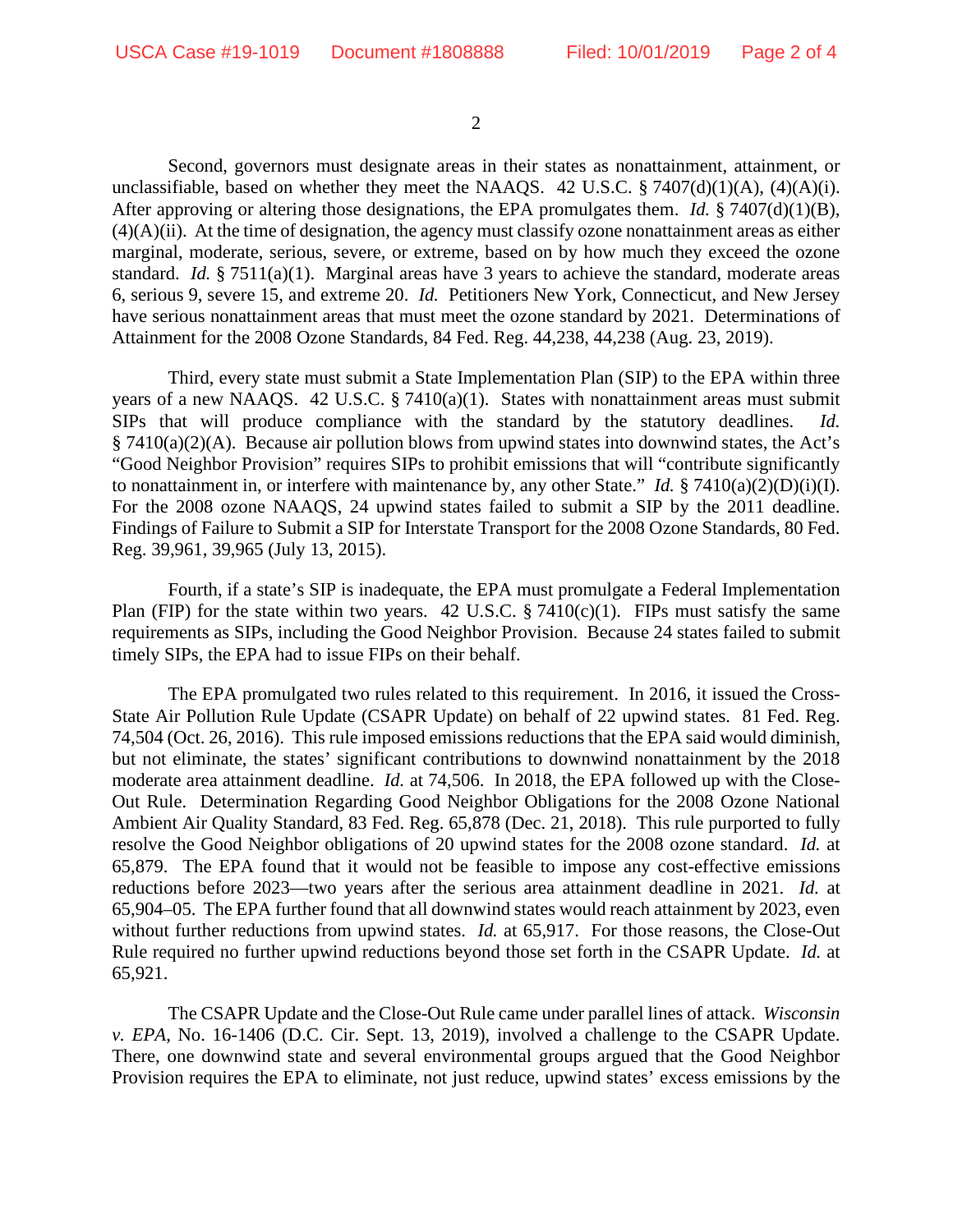3

next attainment deadline. Here, in challenging the Close-Out Rule, six downwind states, a downwind city, and seven environmental groups made the same argument.

In *Wisconsin*, this Court agreed with the challengers. Specifically, we held that the Good Neighbor Provision "require[s] upwind States to eliminate their significant contributions in accordance with the deadline by which downwind States must come into compliance with the NAAQS," *Wisconsin*, slip op. at 13, without regard to questions of feasibility, *see id.* at 14–15, 24. We observed that this "conclusion follows from our decision in *North Carolina v. EPA*, 531 F.3d 896 (D.C. Cir. 2008)," which "considered essentially the same question." *Wisconsin*, slip op. at 13. As the EPA acknowledges, the Close-Out Rule "relied upon the same statutory interpretation of the Good Neighbor Provision" that we rejected in *Wisconsin*. EPA Suppl. Br. 4. Thus, the agency's defense of the Close-Out Rule in these cases is foreclosed.

Even after *Wisconsin*, the EPA still retains some flexibility in administering the Good Neighbor Provision. First, in determining what constitutes a significant contribution to downwind nonattainment, the agency can consider the amount of upwind states' contributions and the cost of abating them. *Wisconsin*, slip op. at 26. Second, the EPA can grant one-year extensions to downwind states in certain circumstances, which may permit the agency to make a corresponding extension for upwind states. *Id.* Third, the agency can try to show that it would be impossible to eliminate excess upwind emissions by the downwind deadline. *Id.* at 24, 26. Fourth, the Good Neighbor Provision may permit some deviation between upwind and downwind deadlines "under particular circumstances and upon a sufficient showing of necessity." *Id.* at 27.

The EPA has not argued that any of these possibilities would support affirmance of the Close-Out Rule on the record before us. The EPA acknowledges that under the rule, upwind states will continue contributing significantly to downwind nonattainment in 2021. *See*, *e.g.*, EPA Resp. Br. 36. The agency has not granted an extension to any of the downwind states facing 2021 ozone attainment deadlines. And it concedes that the Close-Out Rule does not attempt to demonstrate impossibility or make a "sufficient showing of necessity." EPA Suppl. Br. 4 n.1. We express no opinion on whether or how any of these circumstances might apply to any action that the EPA might take on remand.

To decide whether to vacate the Close-Out Rule, we must balance the seriousness of its deficiencies against the disruptive consequences of ordering a change that may itself be changed on remand. *See North Carolina*, 531 F.3d at 929; *Allied-Signal, Inc. v. NRC*, 988 F.2d 146, 150– 51 (D.C. Cir. 1993). As shown, the Close-Out Rule rests on an interpretation of the Good Neighbor Provision now rejected by this Court. At the same time, the rule imposes no obligations, so vacating it will cause no disruption. Thus, vacatur is appropriate.

The EPA has informed us that it may seek rehearing or rehearing *en banc* in *Wisconsin*. Likewise, it may also seek rehearing or rehearing *en banc* of this decision. In view of the impending 2021 attainment deadline, we shorten the deadline to seek rehearing of this decision to October 28, 2019, the due date for the EPA to seek rehearing in *Wisconsin*. *See* Fed. R. App. P. 40(a); D.C. Cir. R. 35(a).